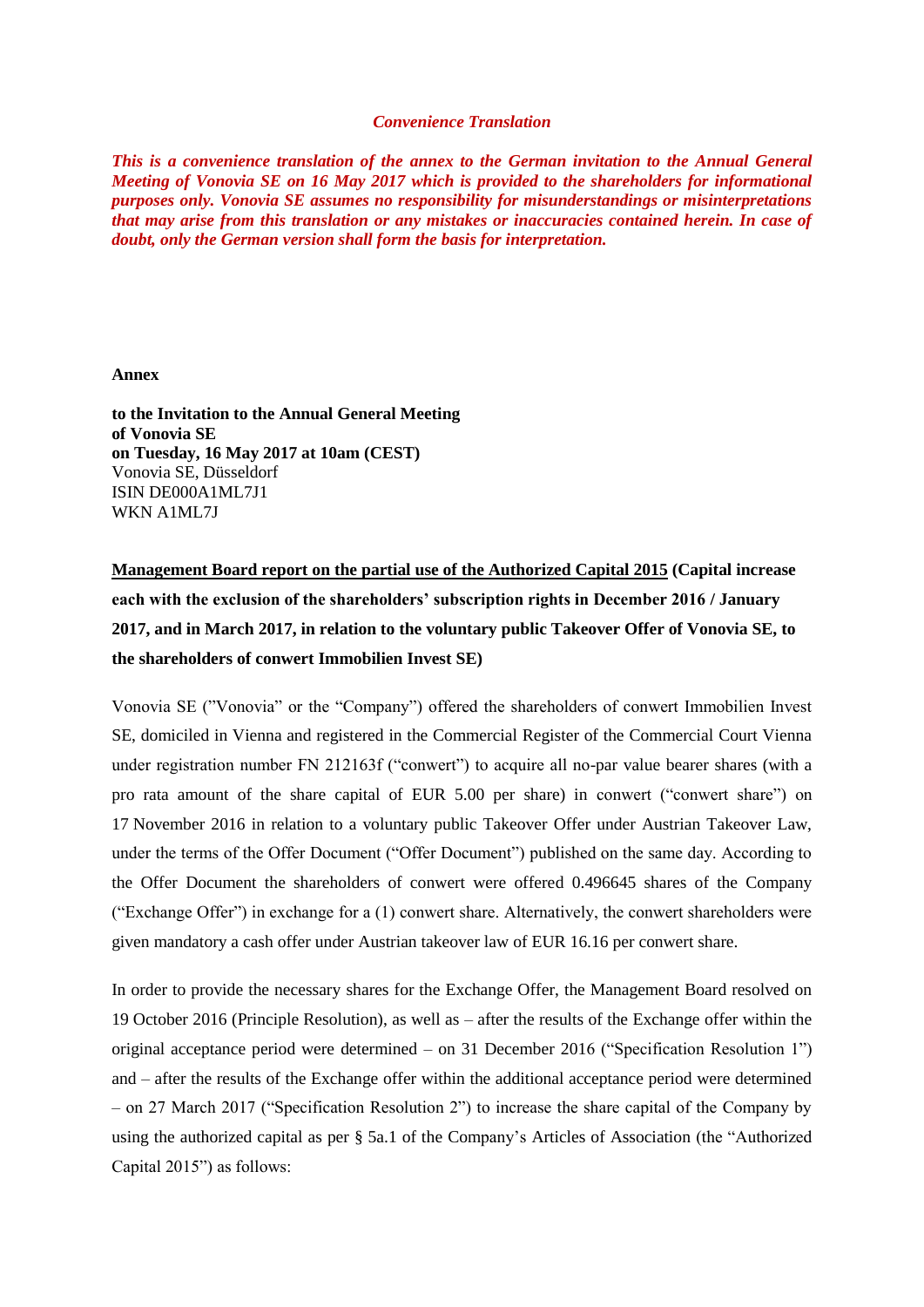In December 2016/ January 2017:

 Within the context of an increase of the registered share capital in-kind by an amount of EUR 339,135.00 to EUR 466,339,759.00 by issuing 339,135 new no-par value bearer shares from the Authorized Capital 2015 with a pro rata amount of the share capital of EUR 1.00 per share, an issue price of EUR 1.00 per share and a profit entitlement from 1 January 2016 onwards ("New Shares 1").

In March 2017:

 Within the context of a further increase of the registered share capital in-kind by an amount of EUR 2,457,177.00 to EUR 468,796,936.00 by issuing 2,457,177 new no-par value bearer shares from the Authorized Capital 2015 with a pro rata amount of the share capital of EUR 1.00 per share, an issue price of EUR 1.00 per share and a profit entitlement from 1 January 2016 onwards ("New Shares 2", together with the New Shares 1, the "New Shares").

The Supervisory Board of the Company approved the Principle Resolution on 26 October 2016 and the Specification Resolution 1 on 3 January 2017. The Financial Committee of the Supervisory Board, which was authorized by the Supervisory Board, approved the Specification Resolution 2 on 28 March 2017.

The implementation of the capital increases mentioned above was registered in the Commercial Register of the Company on 10 January 2017 and on 31 March 2017. The share capital of the Company was thereby increased from EUR 466,000,624.00 by the amount of EUR 2,796,312.00 to the current share capital of EUR 468,796,936.00 in total.

The New Shares have been subscribed to as follows:

- COMMERZBANK Aktiengesellschaft, Kaiserstraße 16 (Kaiserplatz), 60311, Frankfurt am Main, registered in the Commercial Register of the Local Court of Frankfurt am Main under registration number HRB 32000 ("Commerzbank") subscribed in its function as exchange agent for the conwert shareholders who accepted the Takeover Offer 169,568 New Shares 1 in January 2017 and 1,228,589 New Shares 2 in March 2017 at an issue price of in total EUR 1,398,157.00 (1.00 EUR per share) against contribution in kind.
- Bankhaus Neelmeyer AG, Am Markt 14-16, Bremen, Germany, registered in the Commercial Register of the Local Court Bremen under registration number HRB 4425 HB ("Neelmeyer") subscribed in its function as exchange for the conwert shareholders who accepted the Takeover Offer 169,567 New Shares 1 in January 2017 and 1,228,588 New Shares 2 in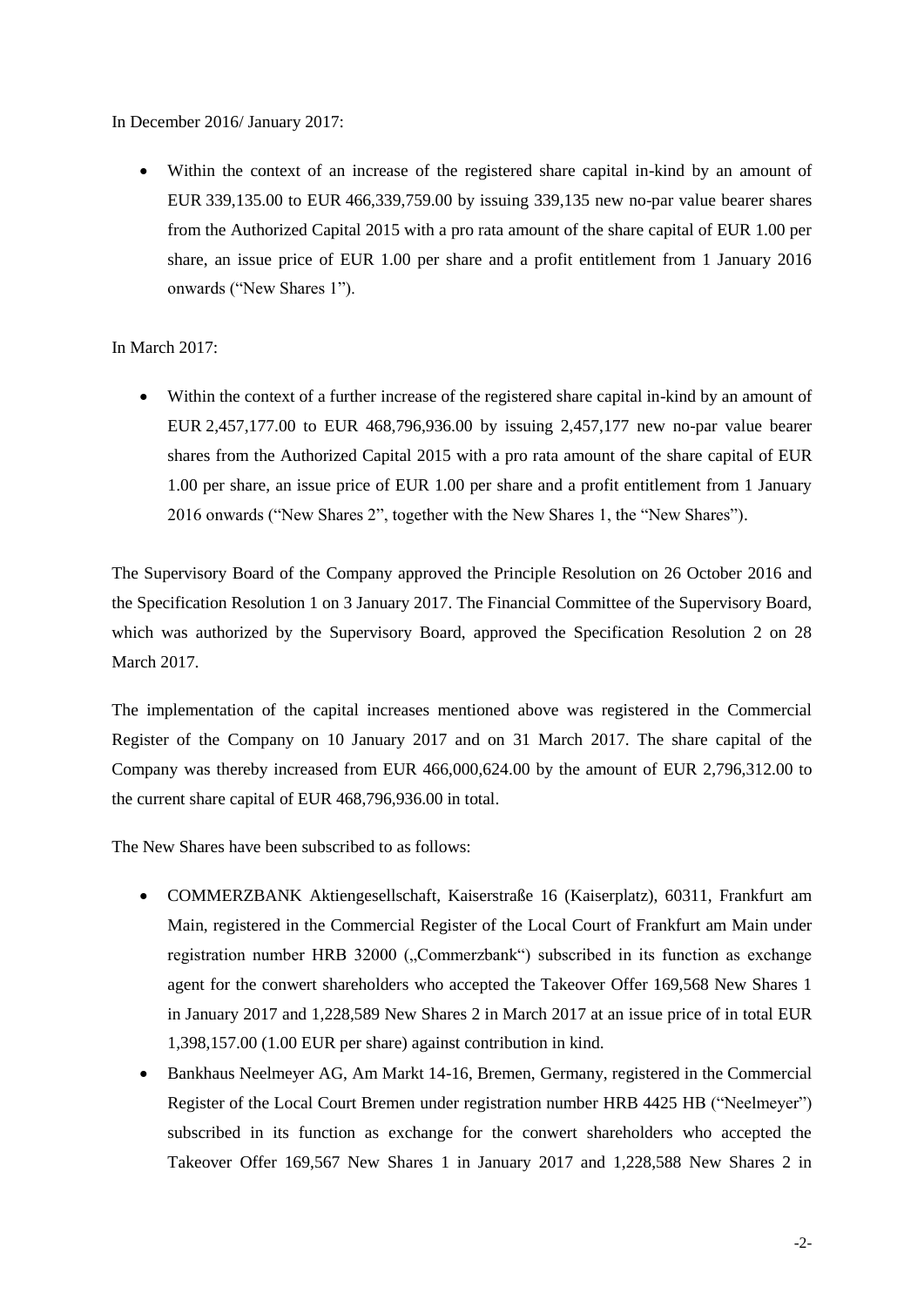March 2017 at an issue price of in total EUR1,398,155.00 (1.00 EUR per share) against contribution in kind.

The contributions in kind for the New Shares 1 and 2 have been made by:

- Deposit of 2,815,205 conwert shares which were transferred to Commerzbank as exchange agent for the shareholdes of conwert; and
- Deposit of 2,815,201 conwert shares which were transferred to Neelmeyer as exchange agent for the shareholders of conwert.

Commerzbank and Neelmeyer have transferred the conwert shares, which were to be contributed as contribution in kind to the Company, according to the respective contribution contracts from 3 January 2017 and 28 March 2017.

Prior to the resolutions on the use of the Authorized Capital 2015, the Management Board, the Supervisory Board, and the Financial Committee addressed carefully and intensively the appropriateness of the equivalent for the issue of the New Shares.

In this context, the historical stock prices of the conwert share were particularly taken into account, as this is a recognized basis for the determination of an appropriate price for listed shares. The conwert share is traded on the Official Market (*Amtlicher Handel*) of the Vienna Stock Exchange and is quoted on the Austrian stock exchange index ATX. The conwert shares were actively traded with an appropriate amount of liquidity. Prior to 5 September 2016 about 196,000 conwert shares were traded daily at the stock exchange in 2016. This liquidity supports the significance of using the historical stock prices in determining appropriateness of the offered price.

- On the basis of the volume weighted average share price of the Vonovia and conwert shares ("VWAP") during the last six months prior to 5 September 2016, the day of the publication of Vonovia's intention to launch a takeover, pursuant to Art. 17 Section 1 of the Market Abuse Regulation as well as § 5 of the Austrian Takeover Act, an amount of about EUR 28.59 per New Share was contributed into Vonovia, whereas the six-months-VWAP of the Vonovia share at the same date was about EUR 31.98. From the view of a conwert shareholder, the exchange ratio included a premium of 23.8% to the six-months-VWAP of the conwert share.
- On the basis of the closing price of the Vonovia and conwert shares on the last trading day prior to the announcement of the takeover intention, being 2 September 2016, an equivalent in the amount of about EUR 32.51 per New Share was contributed into Vonovia, whereas the